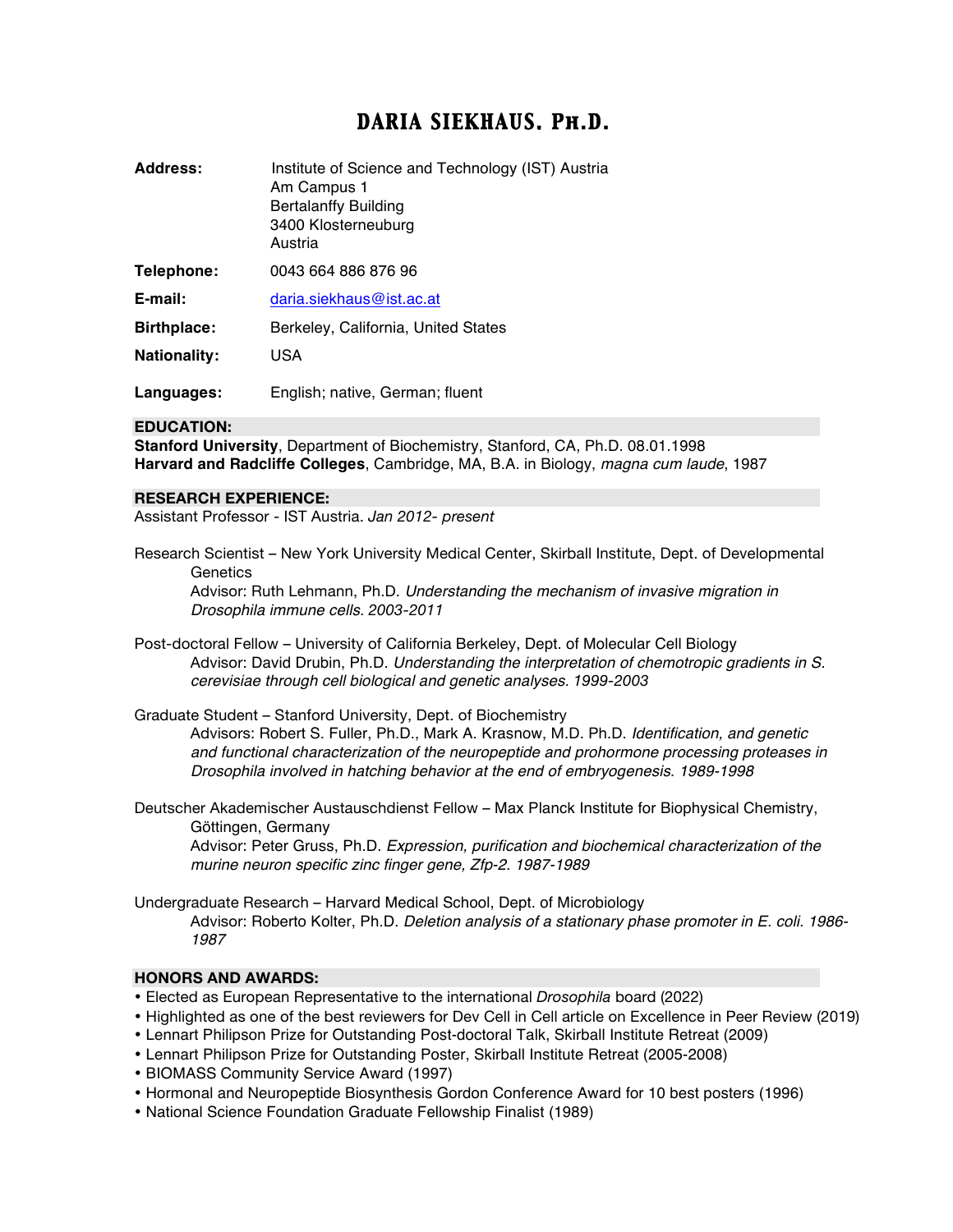- Elizabeth Cary Agassiz Scholar (1984-1986)
- Harvard College Scholarship (1984-1986)

### **RESEARCH GRANTS TO ME AND MY LAB:**

- NFB Grant (2017-2020)
- FWF Stand Alone Grant (2016-2019)
- Marie Curie Career Integration Grant (2013-2015)
- NIH Fellowship for Scientists with Disabilities (2003-2006)
- National Research Service Award Post-doctoral Grant (2000-2003)
- Max Planck Gesellschaft Fellowship (1988)
- Deutscher Akademischer Austauschdienst Fellowship (1987)

### **Postdoctoral Fellowships:**

| Aparna Ratheesh | Marie Curie, IIF (2013-2015)  |
|-----------------|-------------------------------|
| Maria Akhmanova | Lise Meitner, FWF (2018-2019) |

### **Doctoral Fellowships:**

| Katka Hribikova Valoskova | Austrian Academy of Sciences, DOC (2015-2017) |  |
|---------------------------|-----------------------------------------------|--|
| Stephanie Wachner         | Austrian Academy of Sciences, DOC (2017-2020) |  |

*Total grant money awarded to my lab was over 1.2 million Euros. My lab also received core funding of 250,000 Euros per year. In 2019 IST increased this to 350,000 Euros per year.*

*I have received 75% of the grants I applied for, and the people in my lab had a 50% success rate in applying for post doctoral and doctoral fellowships.*

# **INVITED TALKS:**

*Plenary Session at European Drosophila Research Conference, Lyon, France 2021 (postponed till 2023) Developmental Mechanics Workshop, Drosophila Research Conference virtual part of San Diego, USA conference, 2022* 

*Department of Biological Sciences Seminar Series, University of Maryland, Baltimore, MD, USA virtual version*

*Infection Immunity and Cardiovascular Disease Seminar Series, Sheffield University, UK, 2021 Memorial Sloan Kettering Immunology Program Seminar Series, New York, NY, USA 2019 Department of Developmental Genetics Seminar Series, Skirball Institute, NYU School of Medicine, NY, NY, USA 2019*

*Department of Biological Sciences, University at Albany, State University of New York, Albany, NY USA 2019*

*GRK 2213: Membrane Plasticity in Tissue Development and Remodeling, Marburg, Germany, 2019 MRC London Institute of Medical Sciences Seminar Series, Imperial College London, UK, 2019 New Directions in Drosophila Blood Cell Biology, Klosterneuburg, Austria 2018*

*Cells in Motion International Max Planck Research Graduate School Meeting, Münster Germany 2017 Austria-Japan Joint Meeting on understanding the logic of developmental dynamics, IST Austria 2016 Department of Developmental Genetics, Skirball Institute, NYU School of Medicine, NY, NY, USA 2016 New Directions in Drosophila Blood Cell Biology, Woods Hole, MA USA 2016*

*Cells in Motion Münster, Münster, Germany, 2015*

*European Molecular Biological Laboratories, Heidelberg, Germany 2015*

*MD Anderson Department of Genetics, 2015, Houston, TX, USA 2015*

*Gordon Conference on Directed Cell Migration, Galveston, TX, USA 2015*

*Department of Cell and Tissue Biology, University of California, San Francisco, CA, USA 2014*

*Junior European Drosophila Investigators Meeting, Carry Le Rouet, France 2014*

*Department of Genetics Seminar Series, Cambridge University, UK 2014*

*Department of Biological Sciences, University at Albany, State University of New York 2013*

*Junior European Drosophila Investigators Meeting, Windsor Great Park, UK 2013*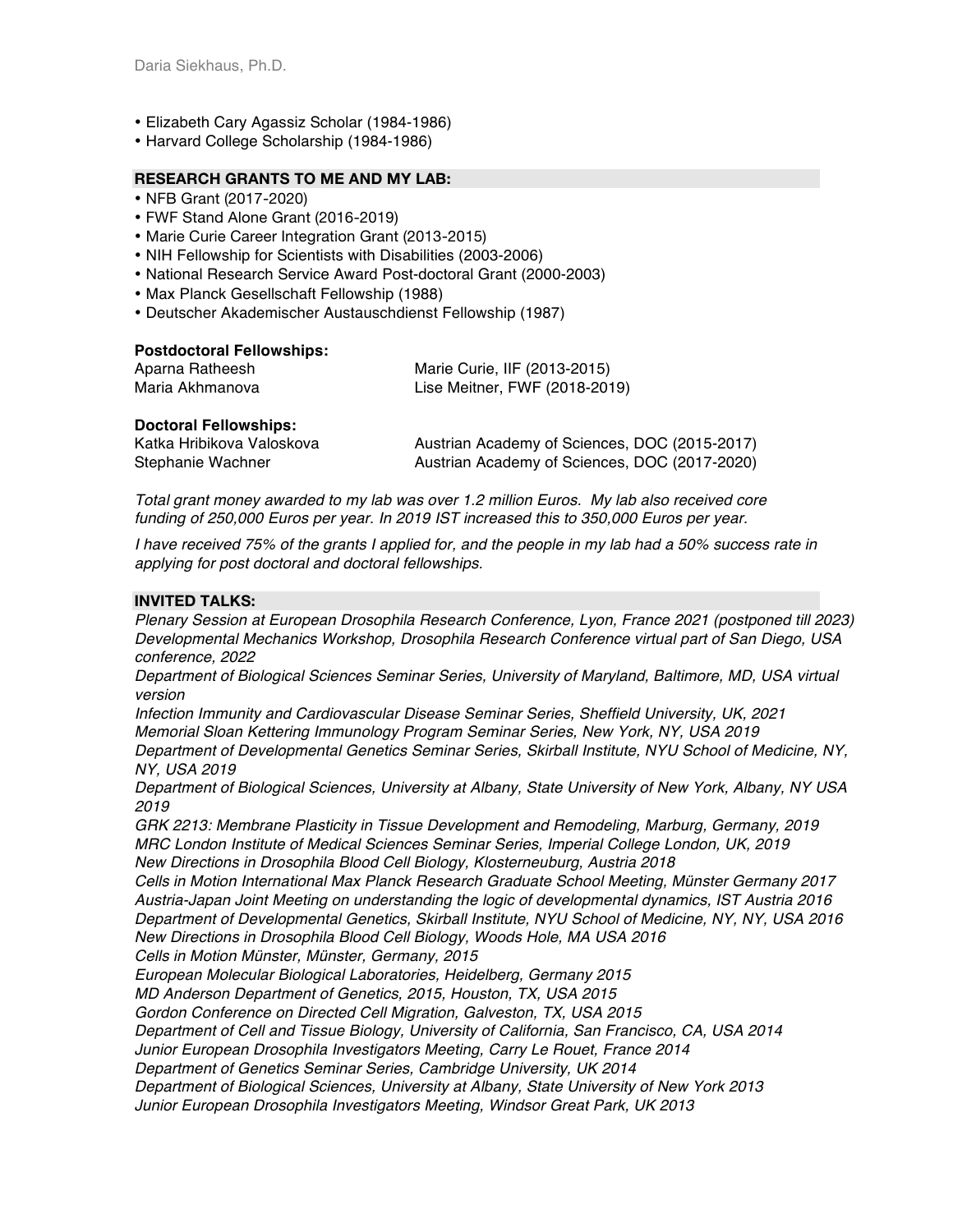*Max Planck Institute for Developmental Biology Colloquium Tuebingen, Germany 2013 Westfälische Wilhelms-Universität Münster, SFB Seminar series Muenster, Germany 2013 Osterreichische Gesellschaft für Allergologie & Immunologie Symposium, Klosterneuburg, Austria 2012 Vienna Infection Immunology Researchers- United Symposium Vienna, Austria 2012*

# **TALKS AFTER SELECTION:**

*American Society of Cell Biology, actin dynamics minisymposium, 2021 Cell Migration Online Seminar Series, 2020 EMBO Conference on Molecular & Developmental Biology of Drosophila, Crete, Greece/online, 2018, 2020 The Allied Genetics Conference, Washington DC, USA (virtual version) 2020 Cambridge University, Department of Genetics, Cambridge, England 2020 Imperial College, Department of Life Sciences, London, England, 2019 Gordon Conference on Directed Cell Migration, Galveston, TX, USA, 2019 ASCB/ EMBO Meeting Minisymposium on Patterning Tissue Morphogenesis San Diego, USA 2018 25th European Drosophila Research Conference, London, UK, 2017 8th Abercrombie Meeting, Oxford, UK, 2017 Drosophila Research Conference Early PI forum, San Diego, CA USA 2017 Vienna Biocenter Recess, Schloss Hernstein, Austria, 2017 Gordon Conference on Directed Cell Migration, Galveston, TX USA 2017 24th European Drosophila Research Conference, Heidelberg, Germany 2015 Vienna Biocenter Recess, Schloss Hernstein, Austria, 2015 Ipsen Foundation Exciting Biologies Conference: Biology of Boundaries, Savudrija, Croatia 2013 22nd European Drosophila Research Conference, Lisbon, Portugal 2011 Institute of Science and Technology, Vienna, Austria 2011 Experimental Immunology Branch, National Cancer Institute, NIH, Bethesda, MD USA 2011 Department of Biology, Emory University, Atlanta, GA, USA 2011 Department of Human Genetics, University of Utah School of Medicine, Salt Lake City, UT USA 2011 Section of Cell and Developmental Biology, UC San Diego, La Jolla, CA USA 2011 American Society of Cell Biology, Philadelphia, PA USA 2010 Drosophila Research Conference, Chicago, IL USA 2009 Gordon Conference on Developmental Biology, Andover, NH, USA 2007 Drosophila Research Conference, Washington D.C., USA 2004 Yeast Cell Biology Conference, Cold Spring Harbor, NY USA 2001*

# **PUBLICATIONS IN REVISION/ REVIEW:**

Enshoji, M., Miyano, M., Yoshiada, N., Kunihiro, M., Nagano, M., **Siekhaus D.E.,** Toshima, J.Y. and Toshima, J. Yeast Eps15-like protein Pan1p serves as a master regulator of the late stages of yeast endocytic pathway

*In revision at Journal of Cell Biology.*

# **PUBLICATIONS IN JOURNALS OR IN PRESS:**

Akhmanova, M., Emtenani, S., Krueger, D., Gyoergy, A., Guarda, M., Vlasov, M., Vlasov, F., Akopian, A., Ratheesh, A., De Renzis, S., **Siekhaus, D.E.** Cell division in tissues enables macrophage infiltration (2022) *Science 376, 394-6.*  **Highlighted in the "In Science Journals" section and featured on the Science website**

https://www.science.org/doi/10.1126/science.abj0425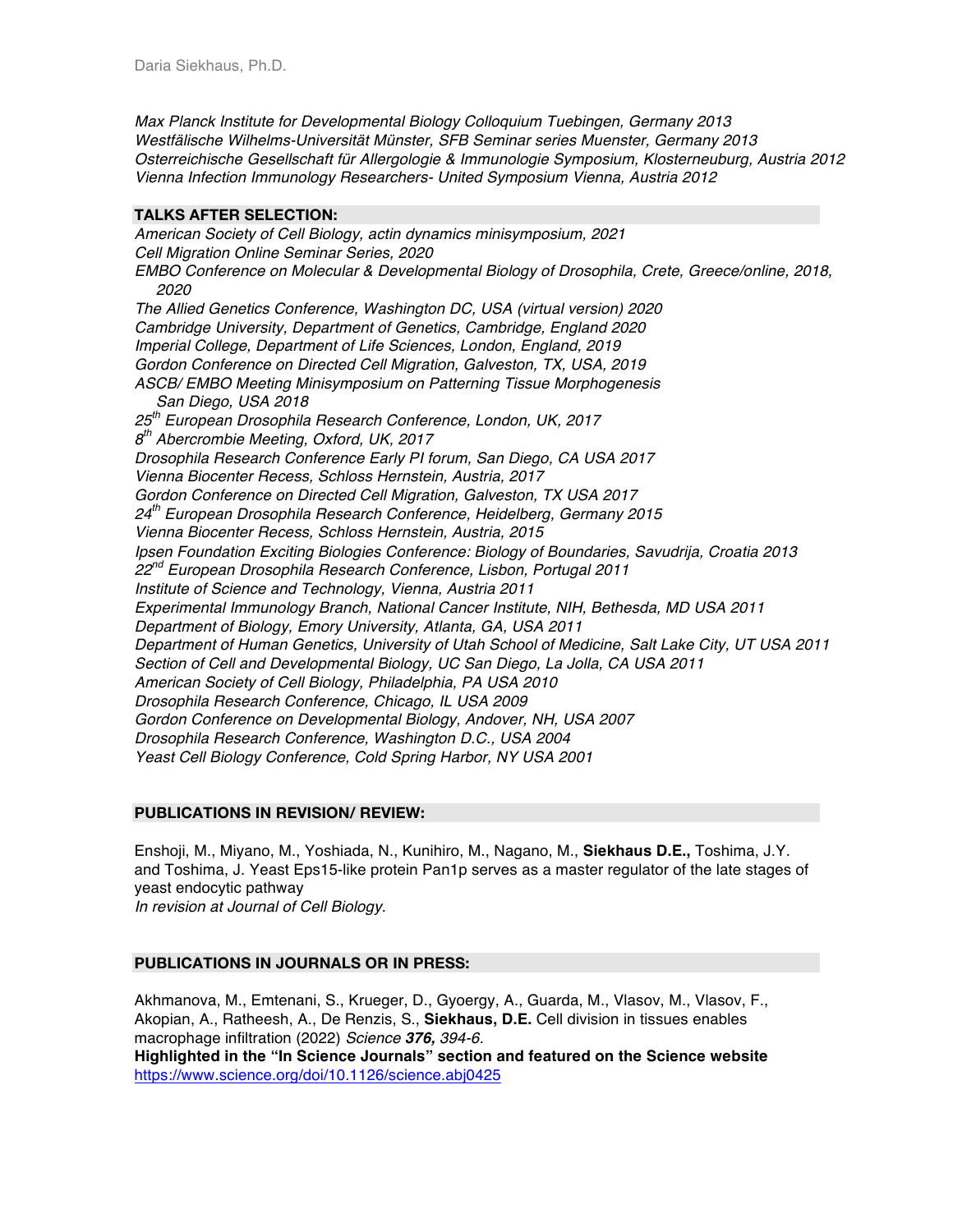Martin, E., Blatt, P., Pocchiari, T., Fuchs, G., Emtenani, S., **Siekhaus, D.E**., Rangan, P., A translational control module coordinates germline stem cell differentiation with ribosome biogenesis during *Drosophila* oogenesis. (2022) *Developmental Cell 57(7)883-900.e10* https://pubmed.ncbi.nlm.nih.gov/35413237/

Emtenani, S., Martin, E., Gyoergy, A., Bicher, J., Genger, J.W., Hurd, T.R., Koecher, T., Berthaler, A. Rangan, P, **Siekhaus, D.E**. Macrophage mitochondrial bioenergetics and tissue invasion are promoted by an Atossa-Porthos axis in *Drosophila* (2022) *The EMBO Journal e109049* https://www.embopress.org/doi/full/10.15252/embj.2021109049 **Highlighted in an EMBO J. News and Views**

Roblek, M., Bicher, J., van Gogh, M., Gyoergy, A., Seebock, R. Szulc, B., Damme, M., Olczak, M, Bursig, L., **Siekhaus, D.E.**, The solute carrier MFSD1 decreases β1 Integrin's activation status and thus metastasis (2022) *Frontiers in Oncology 12, 777634*  https://www.frontiersin.org/articles/10.3389/fonc.2022.777634/full

Belyaeva, V., Wachner, S., Gyoergy, A., Emtenani, S., Gridchyn, I., Akhmanova, M., Linder, M., Sibilia, M., **Siekhaus, D.E**. Fos regulates macrophage infiltration against surrounding tissue resistance by a cortical actin-based mechanism in *Drosophila*. (2022) *PLOS Biology* 20(1): e3001494

https://journals.plos.org/plosbiology/article?id=10.1371/journal.pbio.3001494. *highlighted in Faculty Opinions, PreLights, on PLOS Bio website, and in tweet by the Lasker Foundation*

Inglés-Prieto, A., Furthmann, N., Crossman, S.H., Tichy, A.M., Hoyer, N., Petersen, M., Zheden, V., Biebl, J., Reichart, E., György, A., **Siekhaus, D.E**., Soba, P., Winklhofer, K.F., Janovjak, H. Optogenetic delivery of trophic signals in a genetic model of Parkinson's disease. (2021) *PLOS Genetics* 17(4):e1009479

Kierdorf, K., Hersperger F., Sharrock, J.A., Vincent, C.M., Ustaoglu, P., Dou, J., Gyoergy, A., Gross, O., **Siekhaus, D.E.,** Dionne, M.S. Muscle function and homeostasis require macrophagederived cytokine inhibition of AKT activity in *Drosophila*. (2020) *Elife* e51595 https://doi.org/10.7554/Elife.51595

Nagano, M., Toshima, J.Y., **Siekhaus, D.E**., Toshima, J. Rab5-mediated endosome formation is regulated at the *trans*-Golgi network. (2019) *Communications Biology* 2:419

Valoskova, K., Biebl, J., Roblek, M., Emtenani , S., Gyoergy, A., Misova, M., Ratheesh, A., Shkarina, K., Larsen, I.S.B, Vakhrushev, S.Y., Clausen, H., **Siekhaus, D.E.** (2019**)** A conserved MFS orchestrates a subset of O-glycosylation to facilitate macrophage dissemination and tissue invasion. *Elife* e41801 https://doi.org/10.7554/eLife.41801 *highlighted in Elife Digests, PreLights and Faculty of 1000 Prime*

Trebuchet, G., Cattenoz, P., Zsamboki, J., Mazaud, D., **Siekhaus, D**.**E**, Fanto, M., and Giangrande, A. (2019) The Repo homeodomain transcription factor suppresses hematopoiesis in *Drosophila* and preserves the glial fate. *J. Neuroscience* 39(2)238-255.

Ratheesh, A, Biebl, J., Vesela, J., Smutny, M., Papusheva, E. Krens, S.F.G, Kaufmann, W., Gyoergy, A., Casano, A.M., **Siekhaus D.E.** (2018) *Drosophila* TNF modulates tissue tension in the embryo to facilitate macrophage invasive migration. *Developmental Cell* 45(3):331-346 https://www.cell.com/developmental-cell/fulltext/S1534-5807(18)30277-6

*highlighted three times in Faculty of 1000 Prime*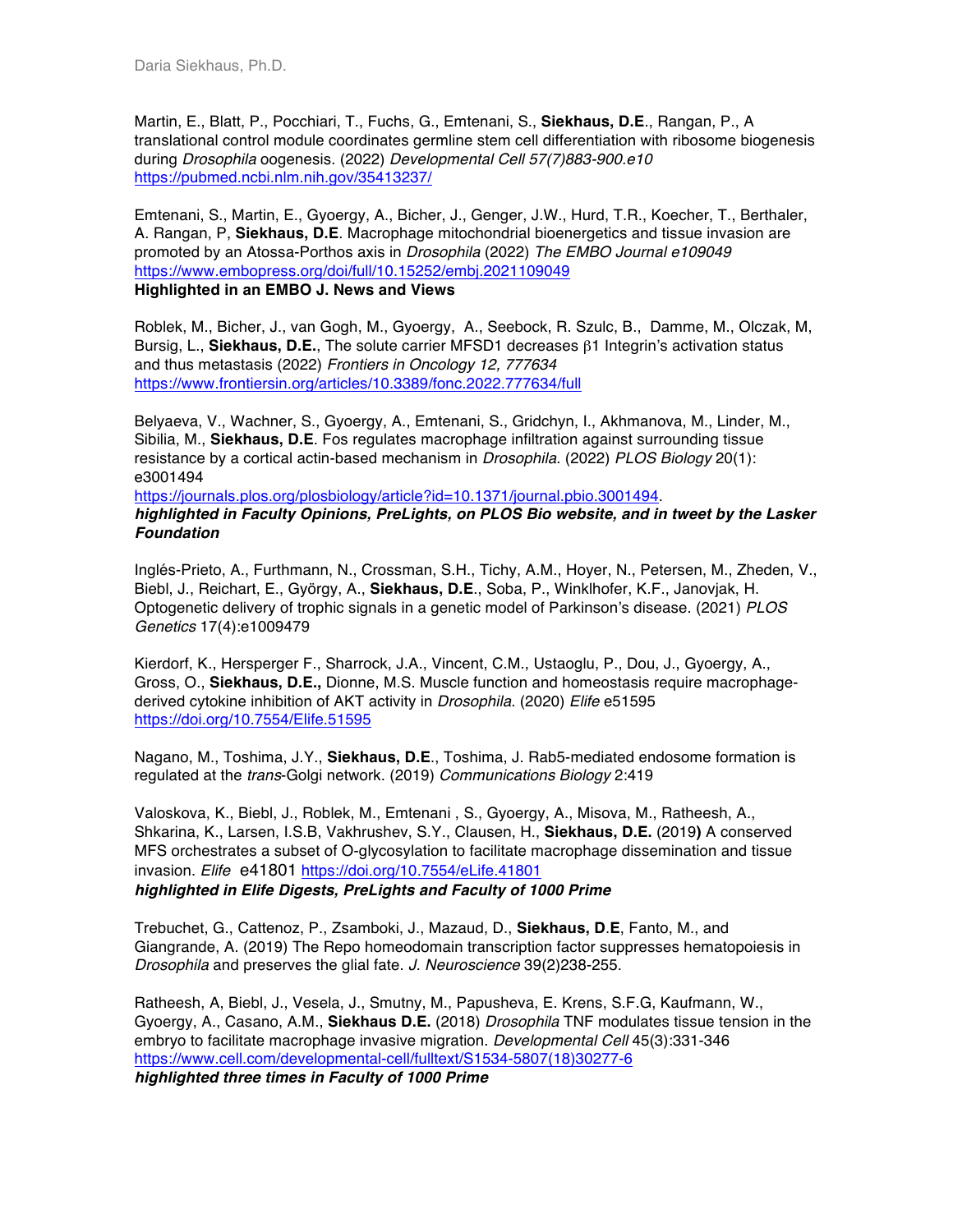Gyoergy, A., Roblek, M., Ratheesh, A., Valoskova, K., Belyaeva, V., Wachner, S., Matsubayashi, Y., Sanchez-Sanchez, B.J., Stramer, B., and **Siekhaus D.E.** (2018) Tools allowing independent visualization and genetic manipulation of *Drosophila melanogaster* macrophages and surrounding tissues. *G3 (Bethesda)* 8(3):845-857

https://academic.oup.com/g3journal/article/8/3/845/6027144

(*The strains in this paper have been accepted at Bloomington Stock Center and have been requested by >75 labs worldwide*)

Yamamoto, W., Wada, S., Nagano, M., Aoshima, K., **Siekhaus, D.E**., Toshima, J.Y., and Toshima, J. (2017) Distinct roles for plasma membrane PtdIns(4)P and PtdIns(4,5)P2 during yeast receptormediated endocytosis. *J. Cell Science* 131(1) doi:10.1242/jcs.207696

Matsubayashi, Y., Louani, A., Dragu, A., Sánchez-Sánchez, B.J., Serna-Morales, E., Yolland, L., Gyoergy, A., L Vizcay, G., Fleck, R.A., Heddleston, J.M., Chew, T.L., **Siekhaus D**., Stramer B. (2017) A moving source of matrix components is essential for *de novo* basement membrane formation. *Current Biology* 27(22):3526-34

Toshima, J.Y., Furuya, E., Nagano, M., Kanno, C., Sakamoto, Y., Ebihara, M., **Siekhaus, D.E.**, Toshima, J. (2016) Yeast Eps-like endocytic protein Pan1p regulates the interaction between endocytic vesicles, endosomes and the actin cytoskeleton. *Elife* e10276

Toshima, J.Y., Horikomi, C., Okada, A., Hatori M.N., Nagano, J., Masuda, A., Yamamoto, W., **Siekhaus D.E.**, and Toshima, J. (2016) Srv2/CAP is required for polarized actin cable assembly and patch internalization during clathrin-mediated endocytosis. *J Cell Science* 129(2):367-79

Ratheesh, A., Belyaeva, V., **Siekhaus, D.E**. (2015) *Drosophila* immune cell migration and adhesion during embryonic development and larval immune responses. *Current Opin Cell Biol* 36:71-7

Kawada, D., Kobayashi, H., Tomita, T., Nakata E., Nagano, M., **Siekhaus, D.E.,** Toshima, J.Y., Toshima, J. (2015) The yeast ARF-GAP Glo3p is required for the endocytic recycling of cell surface proteins. *Biochem Biophysica Acta* 1853(1):144-156

Toshima, J.Y., Nishinoaki, S., Sato, Y., Yamamoto, W., Furukawa, D., **Siekhaus D.E.,** Sawaguchi, A. and Toshima, J. (2014) Bifurcation of the endocytic pathway into Rab5 dependent and independent transport to the vacuole. *Nature Communications* 5:3498

DeGennaro, M.\*, Hurd, T.\*, **Siekhaus, D.**, Biteau, B., Jasper, H. and R. Lehmann. (2011) Peroxiredoxin stabilization of E-cadherin promotes primordial germ cell adhesion. *Developmental Cell* 20(2):233-243 \**authors contributed equally*

**Siekhaus, D.**, Haesemeyer, M., Moffitt, O. and Lehmann, R. (2010) RhoL controls invasion and Rap1 localization during immune cell transmigration in *Drosophila. Nature Cell Biology* 12(6):605- 610

Kunwar, P.S., **Siekhaus, D. E.** and Lehmann, R. (2006) In vivo migration: a germ cell perspective. *Ann Rev of Cell and Develop Biology* 22:237-65

**Siekhaus, D.E**. and Drubin, D.G. (2003) Spontaneous receptor-independent heterotrimeric G protein signaling in an RGS mutant. *Nature Cell Biology* 5(3):231-5 *highlighted in Faculty of 1000*

Rayburn, L.Y.M., Gooding, H.C. Choksi, S.P., Maloney, D., Kidd, A.R., **Siekhaus, D.E**. and Bender, M. (2003) *amontillado*, the *Drosophila* homolog of the prohormone processing protease PC2, is required during embryogenesis and early larval development. *Genetics* 163(1):227-237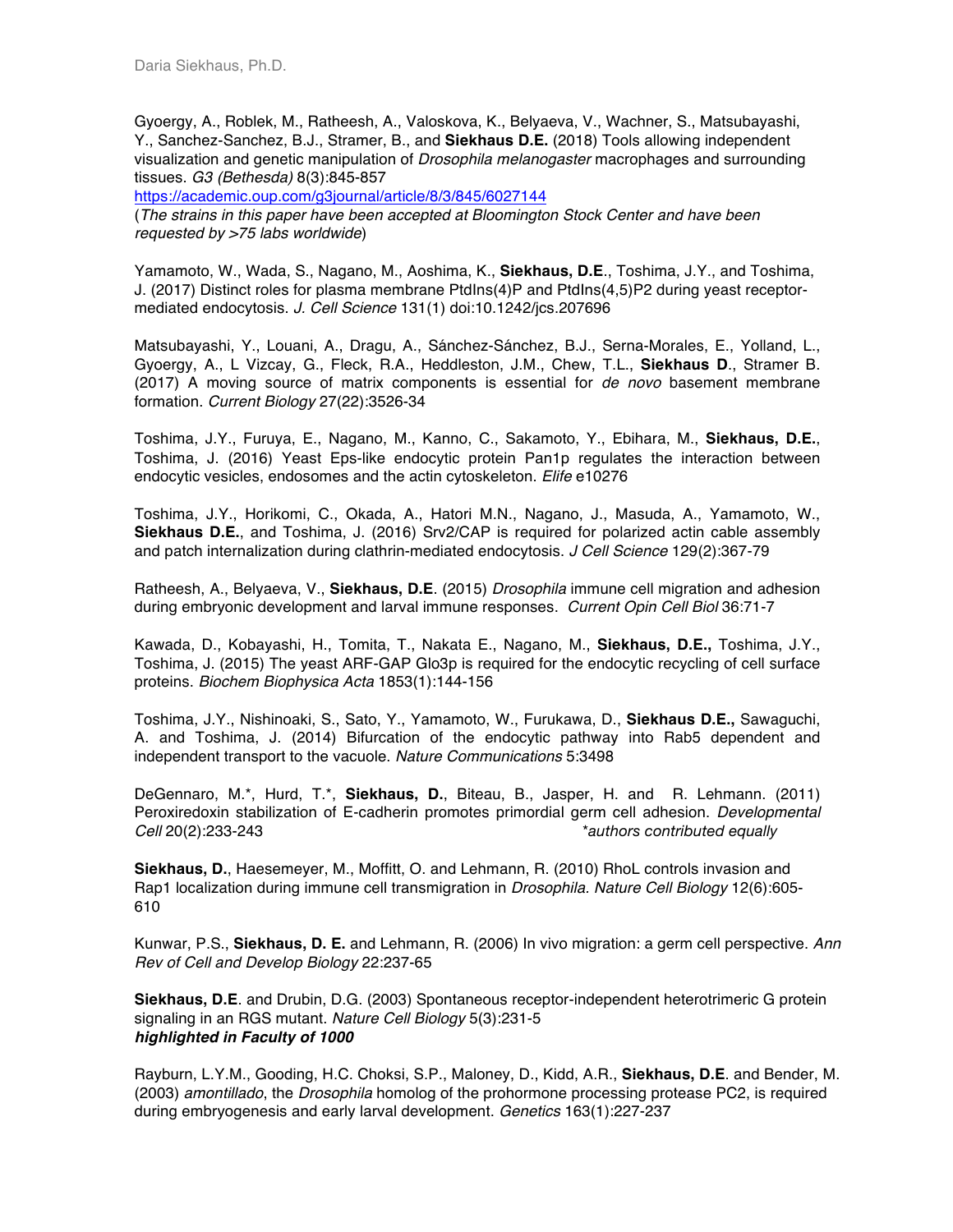Hwang J.R., **Siekhaus D.E**., Fuller R.S., Taghert P.H. and Lindberg I. (2000) Interaction of Drosophila melanogaster Prohormone Convertase 2 and 7B2. Insect Cell-Specific Processing and Secretion. *J Biological Chemistry* 275(23):17886-17893

**Siekhaus, D.E.** and Fuller, R.S. (1999) A role for *amontillado*, the *Drosophila* homolog of the neuropeptide precursor processing protease PC2, in hatching behavior. *J Neurosci* 19: 6942-6

### **PAPERS IN PROGRESS:**

Wachner, S., Emtenani, S., Belyaeva, V., Gyoergy, A., Pereira Guarda, M., Cochella, L., Catennoz, P. Giangrande, A., Siekhaus D.E., BMP signaling specifies one of 9 macrophage subpopulations in the early *Drosophila* embryo to lead tissue invasion.

Akhmanova, M., Cuvelier, M, Pesek, J., **Siekhaus, D.E**, Smeets, B**.** Modeling the mechanical microenvironment of the cell migrating in confluent tissue

Toshima, J., Tsukahara, A., Nagano, M., **Siekhaus, D**., Toshima, J. A Tlg2p-resident compartment adjacent to the trans-Golgi network directly receives endocytic vesicles and functions as a cargo sorting station.

### **SCIENTIFIC SERVICE:**

### **Committees**

Member of the Search Committee for new Principal Investigators at the Center for Molecular Medicine, Vienna, 2014, 2019

European Representative to the international *Drosophila* board that coordinates resources and activities of the *Drosophila* community (2022-4)

### **Conferences**

Co-organizer of the New Directions in *Drosophila* Blood Cell Biology Conference at IST Austria with Prof. Angela Giangrande of University of Strasbourg, France and Prof. K. Brueckner of University of California San Francisco, USA, September 2018

Instigator and Co-organizer of the Special Interest Subgroup on "Cells Migrating in Complex Environments", American Society of Cell Biology/ European Molecular Biology Organization Annual Meeting, virtual version, with Andy Ewald, Johns Hopkins University and David Sherwood, Duke University, Dec 2020

Session Chair, New paradigms of organelle regulation and function. 62<sup>nd</sup> Annual Drosophila Research Conference, March 2021

### **Reviewer for funding agencies**

European Research Council advanced grants Molecular Research Council (UK) Sir Henry Dale Fellowship, Royal Society and Wellcome Trust (UK) Biotechnology and Biological Sciences Research Council (UK) Agence National de la Recherche (France) Gutenberg Chair (France) Houska Prize (Austria)

### **Reviewer for journals**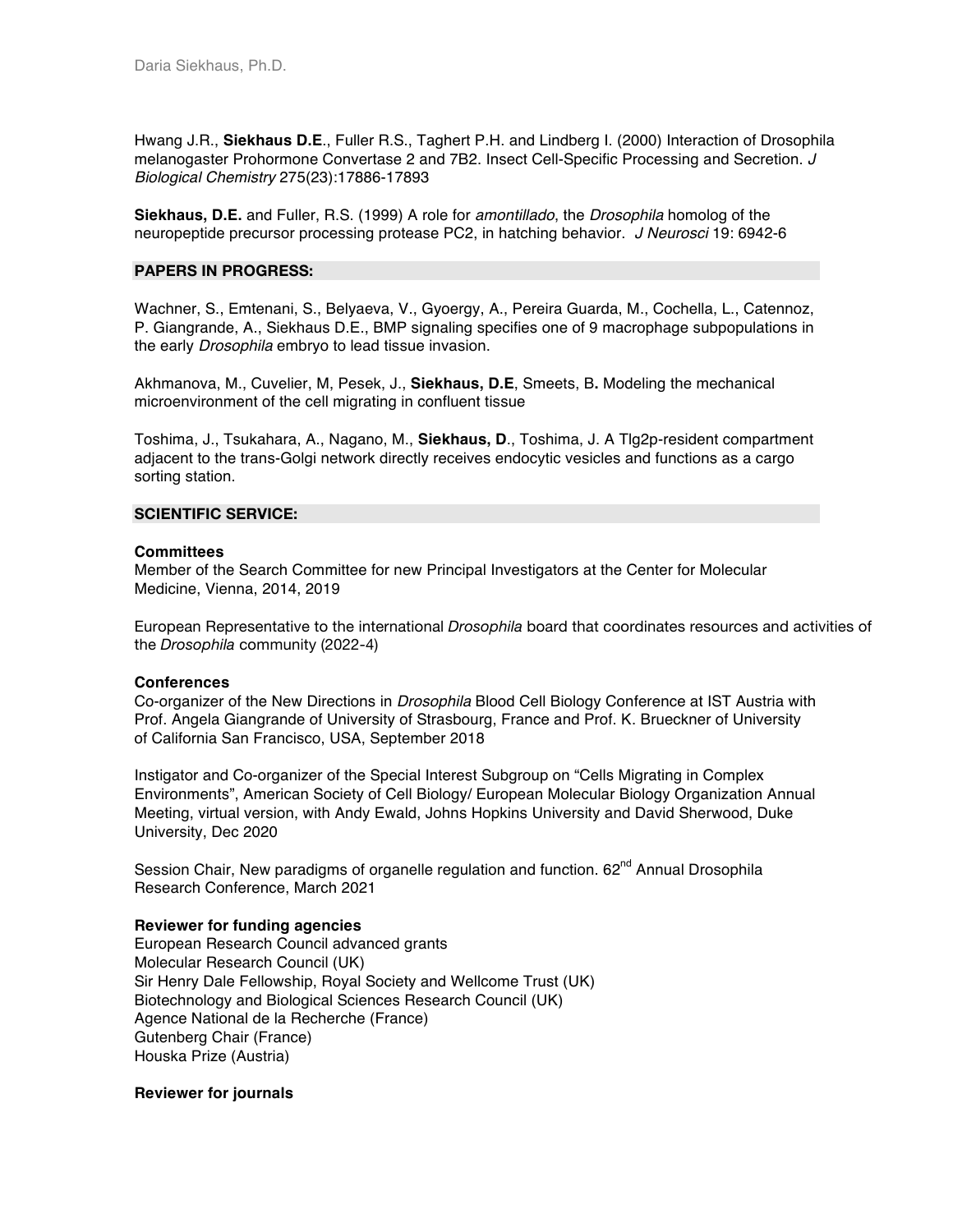Cell Reports, Development, Developmental Cell, Elife, FEBS Journal, Journal of Cell Biology, Journal of Cell Science, Journal of Visual Experiments, Nature Communications, PLOS Genetics, PLOS One, PNAS, Science Advances

# **TEACHING EXPERIENCE:**

- Developed and taught course on Cell Migration, IST Austria, 2017, 2019
- Developed and taught Core Track Course in Cell and Developmental Biology, IST Austria, 2016, 2021
- Developed and taught Cell Biology, IST Austria, 2013, 2014, 2015
- Teaching assistant for Innate Immunology section of Intro to Immunology, NYUSOM, 2009
- Teaching assistant for Genetics section of Foundations, NYUSOM, 2005-2009
- Initiated and supervised Drubin Lab Cell Biology Journal Club, 1999-2002
- Teaching Assistant Graduate Biochemistry, Stanford University, 1989-1990
- Tutored high school student with Upward Bound who then was accepted at Stanford, 1992-1995

# **THESES SUPERVISED:**

• Vera Belyaeva, 2018

 Transcriptional regulation of macrophage invasion in the *Drosophlia* melanogaster embryo  *Present Position: Lead Customer BioResearch at Molecular Devices, Salzburg, Austria*

• Katka Valoskova, 2019 The role of a highly conserved major facilitator superfamily member in *Drosophila* embryonic macrophage invasion

 *Presently on maternity leave*

• Shamsi Emtenani, 2020

 Metabolic regulation of *Drosophila* macrophage tissue invasion  *Currently finishing revisions of paper, starting post doc at IMBA in Knoeblich lab, Vienna, Austria, spring 2022*

• Stephanie Wachner, 2022 Transcriptional programs that define a macrophage subpopulation as invasive leader cells  *Present Position: Medical Manager at Pfizer GmbH Austria*

# **OTHER TRAINEES:**

### **Post-doctoral Fellows:**

Aparna Ratheesh 2012-2018 *Present Position: Assistant Professor, Centre for Mechanochemical Cell Biology, University of Warwick, UK* Marko Roblek 2016- Maria Akhmanova 2018-

# **Interns:**

Julia Salapa, Jan-September 2017, Bachelor's Student Thesis *Present Position: Graduate student at TU Wien in Medical Physics* Irene Argudo-Garcia, Jan-Aug 2016, Post Master's Intern, *Present Position: PhD student at the Champalimaud Centre for the Unknown, Lisbon, Portugal* Gemma Puixeu Sala, Jan-May, 2016, Bachelor's level ISTern, June-August 2016 *Present Position: PhD student in Barton and Vicoso's labs at IST Austria* Adam Szabo, Jan-May 2015, Post Master's Intern *Present Position: Clinical Research Associate at Quintiles Gesmbh, Austria* Kateryna Shkarina June-Aug 2014 Master's ISTern, Sept 2015-Feb 2016, Post Master's Intern *Present Position: Ph.D level Research Associate. in the Broz Lab in the Dept of Biochemistry at the University of Lausanne, Switzerland* Matthew Doerfler, July-Dec 2013 ISTern, March-July 2015, Bachelor's level Intern *Present Position: Medical Resident in Child Neurology, Northwestern University*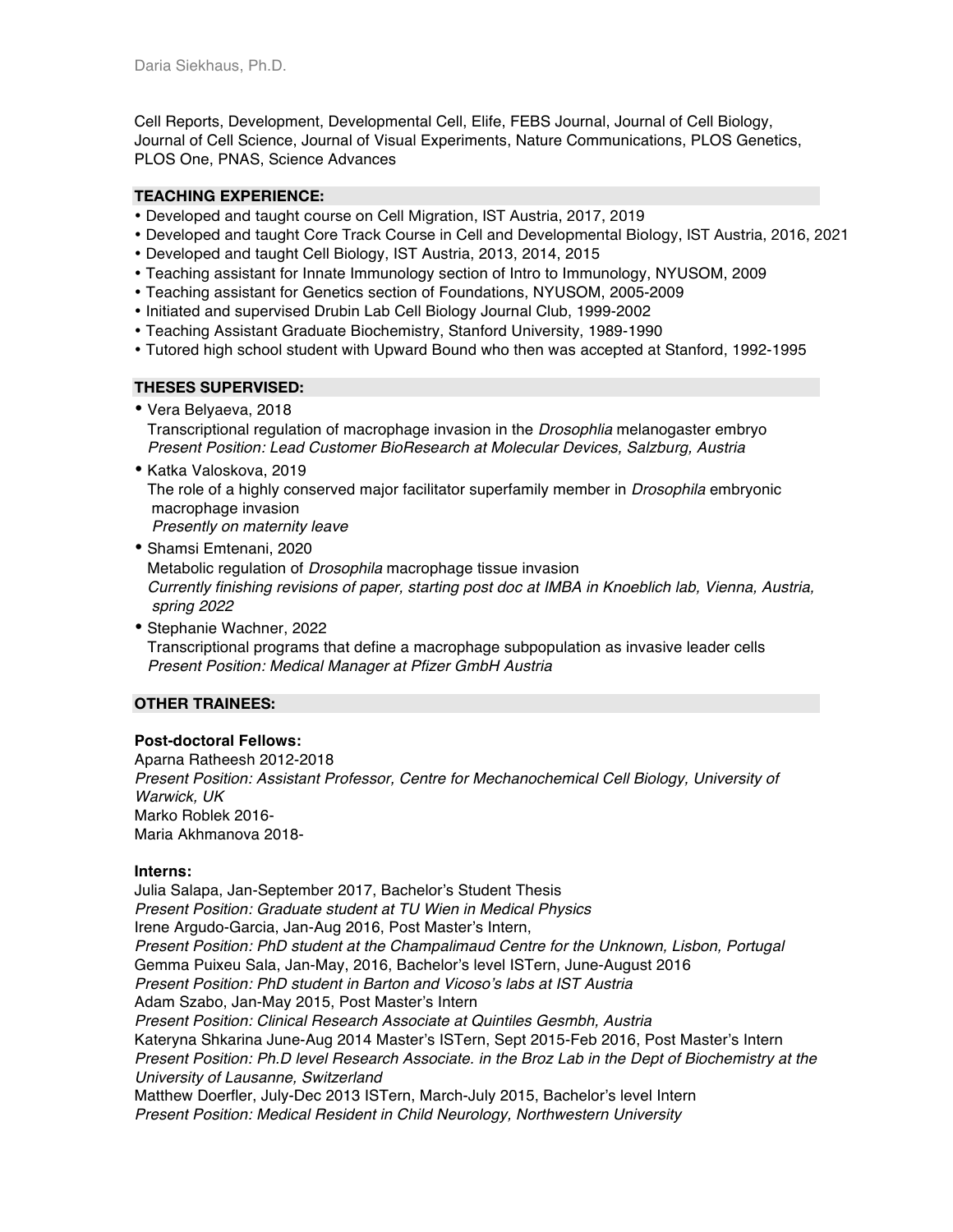Antonia Sikhegyi, June-Aug 2013 Bachelor's level ISTern *Finished her Master's degree at Pazmany Peter Catholic University, Hungary* Direnis Cayli, June-Sept 2012, Bachelor's level Intern Present Position: *Ph.D. student in Falkenberg lab at Gothenberg University, Dept of Medical Biochemistry and Cell Biology at the Institute of Biomedicine*

### **At NYU:**

Olivia Moffitt, Undergraduate student, August 2008-2011 *Present position: Psychiatrist, Houston, Texas* Doris-Lou Demy, Undergraduate student, April-August 2007 *Present position: Researcher, Institut Pasteur* Martin Haesemeyer, Masters (Diplom) student, 2005-2006 *Present position: Assistant Professor, Ohio State University, 2020-*

### **ADMINISTRATIVE AND MANAGERIAL ACTIVITIES AND SERVICE AT IST AUSTRIA:**

### **Graduate Student Issues:**

- *Graduate student selection* (all professors are invited to be involved)-participated 2012- 2017, ranking 70-250 student applications (the higher number in the earlier years) and participating in a two day interview process.
- *Graduate student recruitment visit day*-Gave talk on the research of the cell biology and biophysics groups, fall 2012, met with students to talk about my lab's work, 2013-5
- *Graduate student interview visit day* Gave talk providing an overview of the research of the cell biology and biophysics groups, Spring 2012
- *Task force on potential changes to the Graduate program-*member 2014
- *Improving Student Recruiting Committee*-member 2015-7

### **Organizing Seminars and fostering other scientific interactions:**

- *Institute Colloquium-*Sole Organizer. Feb 2013-June 2014. I won support from the faculty for new procedures to assure equitable distribution of slots across all of the institute's scientific sectors. With the support of the administration I included food and non-alcoholic drinks as part of the event to facilitate attendance and informal scientific discussion following the lecture
- *Life Sciences Retreat*—With the President's supported, I convinced the biology faculty of the merits of having a joint annual scientific retreat for all of our groups. With Profs. Benkova and Friml I organized this for the first time in Sopron, Hungary from Oct 6-7, 2016; it was attended by 98 participants from 14 IST research groups as well as staff scientists from the life science and bioimaging facilities. It has become on annual event, organized by different professors every year.

### **Service on IST committees**

- Scientific Service Units User group committees: *Bioimaging, Life Sciences*: 2012-present  *Electron Microscopy*: 2015-2017  *Preclinical Facility*: 2017-present
- Other IST committees: *Events committee*-- 2018-present *Internal Awards Committee* -- 2017 *Faculty recruiting--* 2012-17, rating applications and participating in 5-10 interview visits per year *TWIST Fellowship Selection Committee--* alternate member 2016 *Staff Scientist Committee*-- 2012-2013 *ISTernship Committee*-- 2013-2015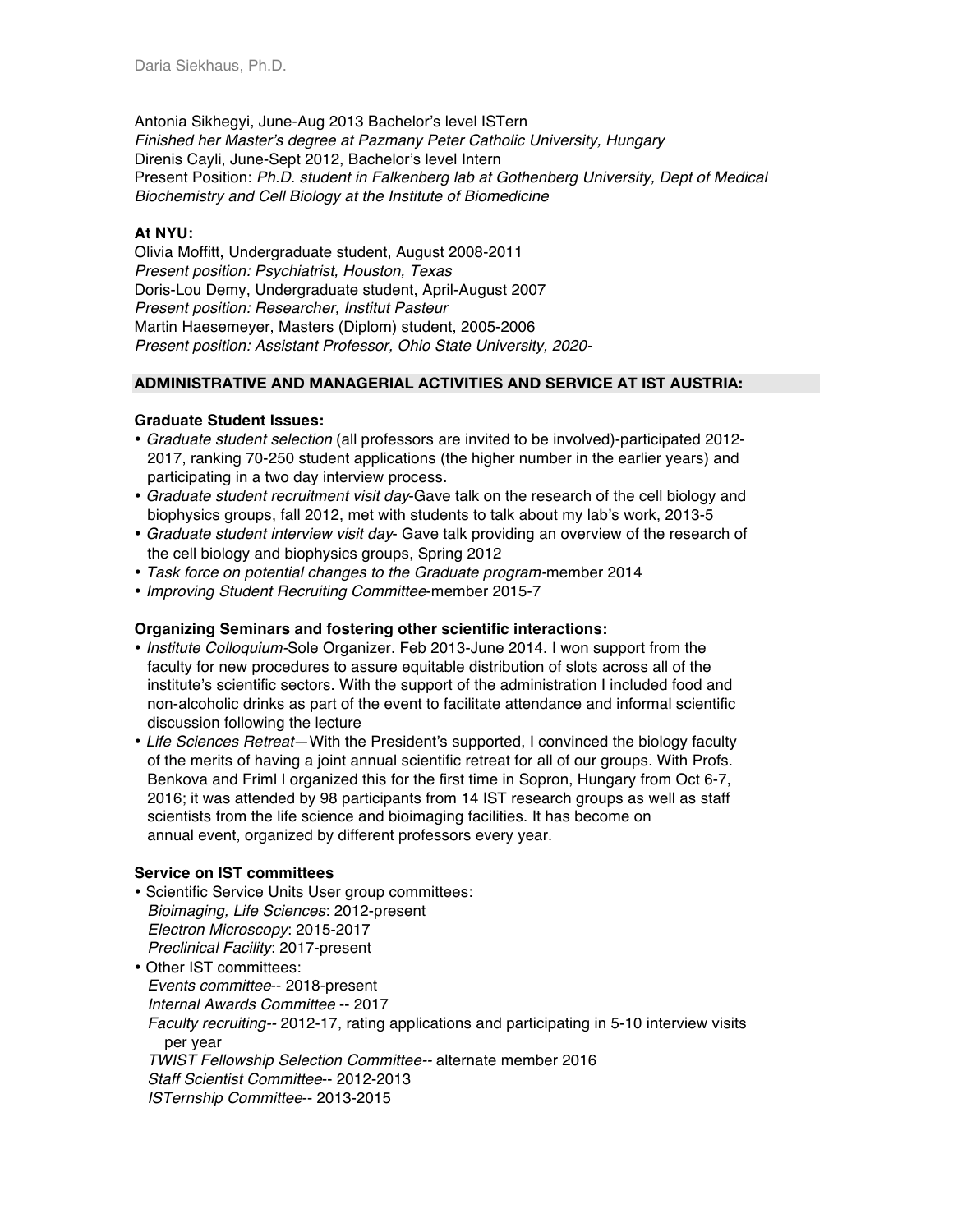# **Public Outreach activities**

IST Austria is funded to a large extent by the Austrian government and the federation of lower Austria and thus must communicate its goals and its successes to the public and government officials. I participated in many outreach activities. IST Austria also has as part of its funding plan the creation of IST sponsored entrepreneurial activities and the receipt of donations; I utilized the connections I could develop in Europe as a member of various alumni clubs to aid in these efforts, resulting in a 1.4 million Euro grant to IST along with bringing many influential Europeans to IST Austria.

# **Potential donors**

- *Veit Sorger, former President of the Industrial association "Industriellenvereinigung" and friends—*talk and lab tour. June 2013
- *Harvard/Stanford Alumni Club Event*—instigated and helped organize a lab tour and dinner. Jan 2014
- *Princeton Alumni Club event*—Gave lab tour, explanation of my lab's research, and a chance to examine fruit flies under the microscope to 22 alumni. April 2015
- *NOMIS Foundation—*Brought about a visit to IST Austria that I participated in by Markus Reinhard (Managing Director, NOMIS Foundation, Switzerland) and Adam Dixon (Managing Director, Ecoenergen GmbH) who I had met at the Vienna Harvard Club. This ultimately resulted in a 1.4 million Euro grant to two physics professors at IST. Sept 2016
- *Giuseppe Zocco (Chair of the Stanford Alumni association chapter Geneva)—* Established contact with Giuseppe at an Alumni Weekend in Geneva at the request of our development officer to facilitate his ability to obtain donations from Switzerland. June 2017

### **Educators, science administrators and potential students**

- *Austrian public school teachers*—gave talk about our research, conducted lab tour and visit to our imaging facility, Aug 2012
- *President of the German Helmholtz Association, Prof. Juergen Mlynek* –Lunch, April 2012
- *Historian Prof. Oliver Rathkolb, University of Vienna*-- Meeting and lunch June 2013
- *EU team studying Innovative Doctoral Training Principles*—participated in discussion, June 2013
- *Chemistry Olympiad students--* Talk and Campus Tour, June 2013
- *MODUL University Rector, Vice-Rector and Professor—*Meeting and lab tour at IST Austria: Sept 2013
- *Austrian Scientists and Scholars in North America (ASCINA) Network Visit* --Host and co-organizer of Campus Tour, Lab Visit, Nov 2013
- *FH Campus Wien administrator and Group Leaders*---presented our lab's work in April 2014
- *Representatives of foreign technical universities (part of a meeting of GE4 co-initiated by the French Ministry of Defense* -- Lab tour for May 2016
- *Vienna University Pharmaceutical student society visit*--Talk about our lab's research and a lab tour April 2016
- *German National Merit Foundation Students "Studienstiftung des Deutschen Volkes—*gave lab tour and hands on microscopy experience, participated in discussion over lunch May 2016
- *IMC Krems' student visit*—Talk about lab's research and a lab tour, April 2017

# **Press**

• *Host Mark Hammer from the radio station OE1-ORF*—interview for a daily science program "Dimensionen", 2012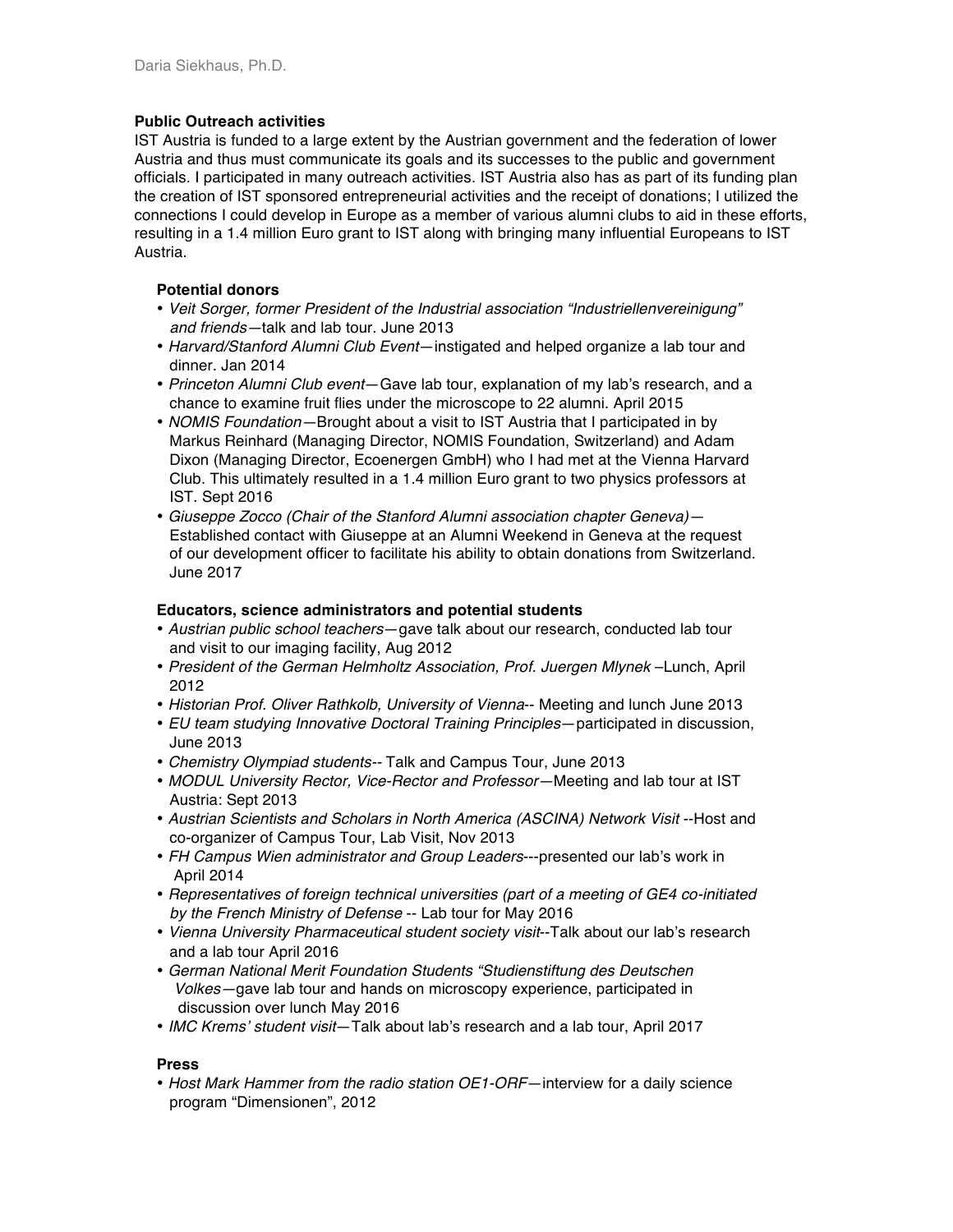- *Reporters from the ORF, the Austrian public TV broadcaster*—interview for a popular science program called "Newton" 2012
- *Reporter Franziska Dzugan of the Austrian newsmagazine Profil—*interview for her article on IST Austria "Genies unter sich" 2012
- *Reporter for the Klosterneuburg magazine Erlesen*—interview for an article, 2012
- *Reporter Dardis McNamee for Vienna Review magazine—*interview for feature article published Nov 2013
- *Author of Book "Land schaf(f)t Wissen / Researching the Region*" --Interview and photography session March 2013
- *Reporter for the leading Austrian newspaper Der Standard*--interview for an article about our project on metastasis and its funding by an NFB grant, Sept 2017
- *Team from lower Austrian TV station P3TV*—interview about lab's research, Sept 2018

# **Politicians**

- *Minister for women and the civil service, Gabriele Heinisch-Hosek*—gave lab tour 2012
- *Member of Austrian Parliament for the Green Party and City of Vienna's Commissioner for Universities and Research, Alexander van der Bellen*—met for lunch 2012
- *Dr. Andreas Mailath-Pokorny, Executive City Councilor for Cultural Affairs and Science of the City of Vienna, Prof. Alexander Van der Bellen, Commissioner for Universities and Research of the City of Vienna, and Mag. Robert Kogler, assistant to* • *Prof.*
- *Van der Bellen*, discussion at the Viennese mayor's welcome event for foreign scientists March 2013
- *Director General for Cultural Policy, Federal Ministry for European and International Affairs, Dr. Martin Eichtinger*: met April 2014
- *US Ambassador to Austria Alexa Wesner*—facilitated her coming to IST Austria by talking to her at a Harvard Club event about the institute. Lab tour and lunch with the Ambassador and Stephanie P. Lyons from the Economic-Political Section during their visit to IST in March 2014
- *Austrian Ambassador to the US Wolfgang Waldner and Marcus Bergmann from BMEIA (the Austrian ministry for Europe, Integration and foreign affairs*)--met during their visit at IST Austria in July 2015
- *EU Education and Culture Division representative Francoise Wilkens*--met during his visit at IST Austria in Sept 2015
- *Spokesperson for science and technology of the Green Party and member of the Austrian Parliament, Ruperta Lichtenecker—*discussion May 2016
- *Federal Chancellor of Austria, Christian Kern—*discussion during visit Aug 2016
- *US Ambassador to Austria Trevor Traina*—Lunch Dec 2018

# **General Public**

- *Open Campus Day Kids Book--*profiled in cartoon section called "the animated fruit fly" (Die Animierte Fruchtfliege) 2012
- *IST informational video on Developing IST Austria* talked about students and curiosity. 2012
- *Open Campus Day*—showed visitors at two microscope stations how to view adult flies and fluorescent embryos, May 2012
- *Vienna Review Salon at the Expat Center*—gave talk on on "Why *Drosophila* is a good system to study and what it is like to work at IST" Nov 2013
- *Open Campus Day* --presented an introduction into the world of the fruit fly and its genetics, then showed adult flies and fluorescent embryos at 6 microscope stations for successive tours of visitors to my lab Spring 2013-2019